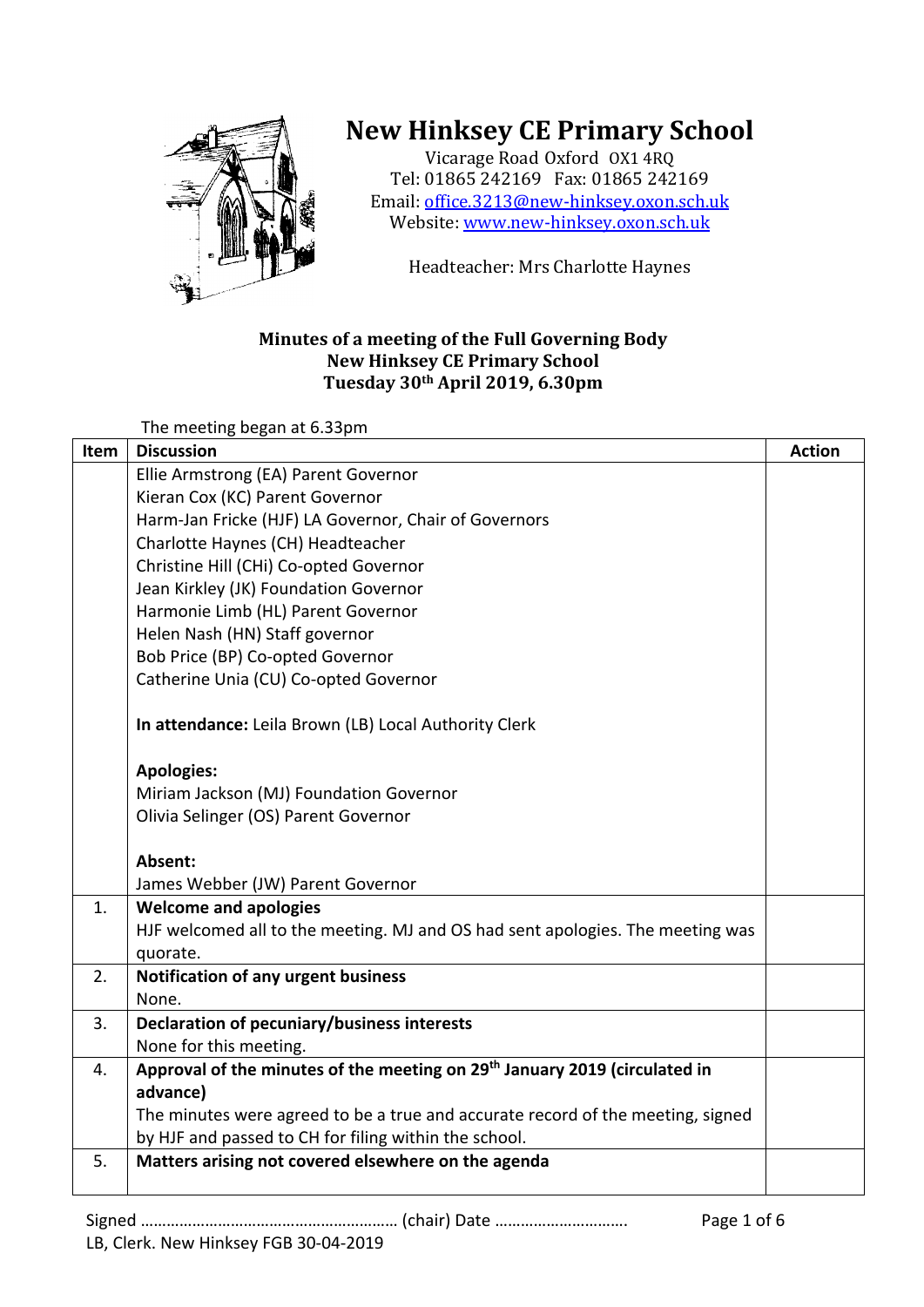|    | A1: HL to try to source a cat-deterrent product: Ongoing. It was noted by CH that   |           |
|----|-------------------------------------------------------------------------------------|-----------|
|    | there was now an additional problem with dog fouling in the vicinity of the school  |           |
|    | premises. Governors discussed if anything could be done to deter this. BP           |           |
|    | suggested contacting the council's dog warden service and would follow this up.     | <b>BP</b> |
|    | Action 1: BP to contact the dog warden service regarding the dog fouling in the     |           |
|    | school's vicinity.                                                                  |           |
|    |                                                                                     |           |
|    |                                                                                     |           |
|    | A2: Electronic Survey to be sent to parents: This had been done, but CH noted       |           |
|    | that Ofsted had visited the school immediately afterwards and the Ofsted parent     |           |
|    | survey had superseded it.                                                           |           |
|    | A3: BP to read the Inclusion and Equality Policy and suggest amendments as          |           |
|    | required: This had been done, and BP noted amendments had been made. BP had         |           |
|    | sent the amended policy to CH and it was now on the school website.                 |           |
|    | A4: CU to read the Sex, Relationships and Education Policy and suggest              |           |
|    | amendments if necessary: CU noted this had been completed.                          |           |
|    | A5: HJF to advertise co-opted vacancy on Governors for Schools website: HJF         |           |
|    | noted he had done this but hadn't heard anything back from them yet.                |           |
|    | A6: Any governor who had not yet completed the online Prevent training to do        |           |
|    | so: It was noted that all at the meeting had completed the training.                |           |
|    | A7: HJF to draft budget concerns before taking them to David Clarke (DC): HJF       |           |
|    | noted he had drafted his concerns, but they had not yet been sent to DC who was     |           |
|    | on sick leave.                                                                      |           |
|    |                                                                                     |           |
|    | There were no further matters arising.                                              |           |
|    | Governors' questions and challenge highlighted in italics                           |           |
| 6. | <b>Budget approval</b>                                                              |           |
|    | Minutes of the Resources Committee Budget Setting Meeting had been circulated       |           |
|    | ahead of the meeting. CH circulated a paper handout of the budget and summary       |           |
|    | of the Budget Setting Meeting.                                                      |           |
|    |                                                                                     |           |
|    | BP, who had acted as chair of the Resources Committee, noted the total income       |           |
|    |                                                                                     |           |
|    | line which showed a reduction in income over the three years of the budget. This    |           |
|    | was due to projected numbers of children on roll at the school falling. BP noted    |           |
|    | the decline in the income level over the three years of the budget was not          |           |
|    | matched by the expenditure level with no obvious places to make cuts. Levels of     |           |
|    | expenditure stayed roughly level across the three years. The gap between income     |           |
|    | and expenditure was growing to the extent that there was a significant deficit by   |           |
|    | the third year of the projected budget. BP noted the school wanted to submit the    |           |
|    | budget as it was and to be honest. CH noted that the finance team at the local      |           |
|    | authority had been in touch with the School Business Manager (SBM) and CH, and      |           |
|    | noted that if the school did submit an unbalanced budget it could expect to have    |           |
|    | a conversation about a plan to remedy the deficit going forward. Governors were     |           |
|    | in agreement about their concerns that if current staffing levels were cut in order |           |
|    | to save money this would affect the quality of education at the school. BP noted    |           |
|    | that the government had recently committed to giving additional money to            |           |
|    | schools to fund the forthcoming increase in teachers' pensions. The school could    |           |
|    | draw down on its reserves for the first two years of the projected budget, but      |           |
|    |                                                                                     |           |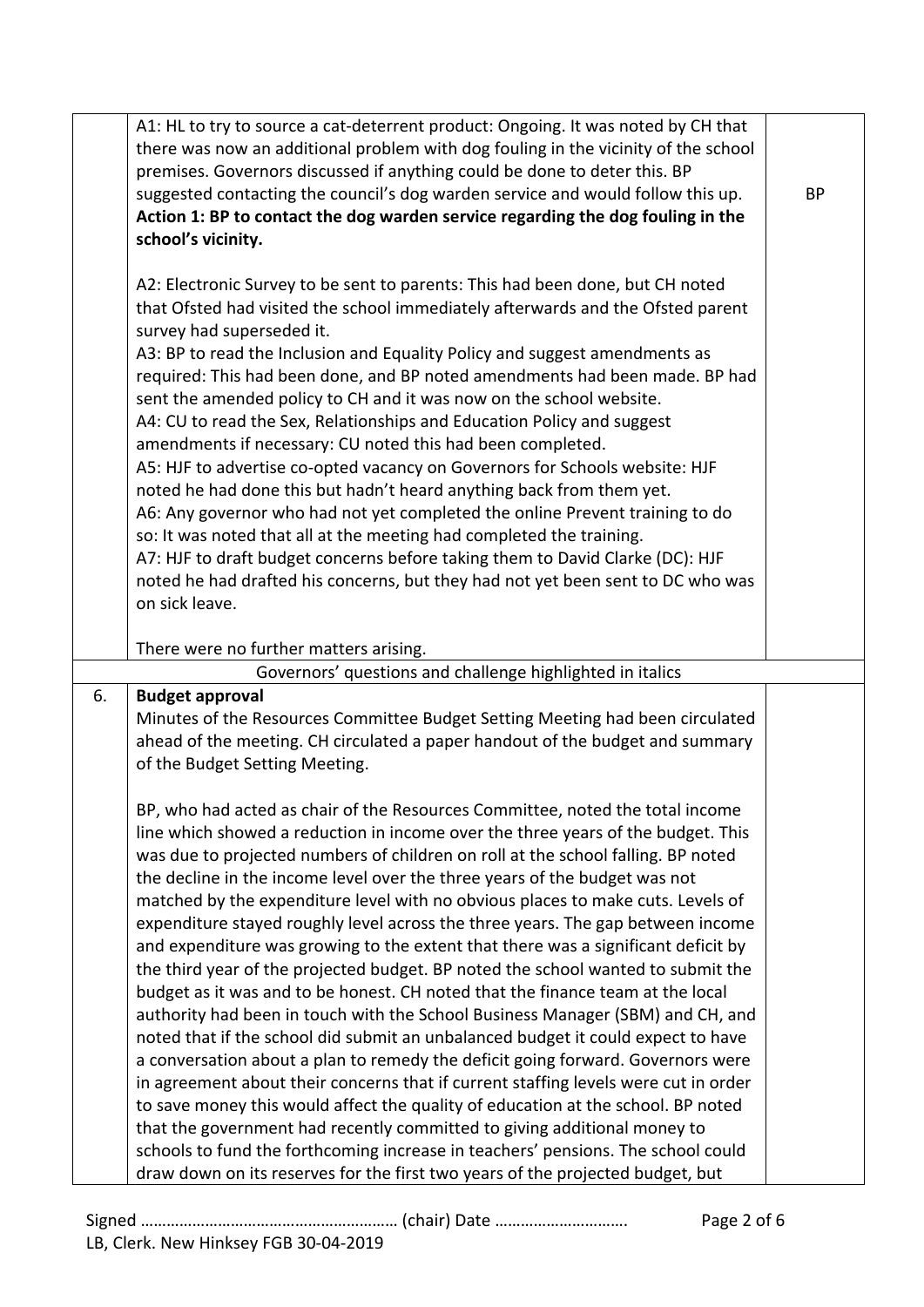|    | these would be exhausted by year three. CH noted that the budget was cautious<br>in terms of pupil numbers on roll. BP noted that pupil numbers on roll, a change<br>in funding from government and changes in the way funding for the pension<br>scheme happened could all have a positive or negative impact on the school<br>budget.                                                                                                                                                                                                                                                                                                                                                                                                                                                                                                                                                                                                                                                                                                                                                                                                                                                                                                                                                                                                                                                                             |            |
|----|---------------------------------------------------------------------------------------------------------------------------------------------------------------------------------------------------------------------------------------------------------------------------------------------------------------------------------------------------------------------------------------------------------------------------------------------------------------------------------------------------------------------------------------------------------------------------------------------------------------------------------------------------------------------------------------------------------------------------------------------------------------------------------------------------------------------------------------------------------------------------------------------------------------------------------------------------------------------------------------------------------------------------------------------------------------------------------------------------------------------------------------------------------------------------------------------------------------------------------------------------------------------------------------------------------------------------------------------------------------------------------------------------------------------|------------|
|    | HJF thanked BP and the Resources Committee, and Tracey Haslam, the SBM, for<br>the work they had done on setting the school budget. HJF proposed that the<br>budget be submitted as circulated. Governors unanimously agreed to approve<br>the circulated budget for submission to the local authority.                                                                                                                                                                                                                                                                                                                                                                                                                                                                                                                                                                                                                                                                                                                                                                                                                                                                                                                                                                                                                                                                                                             |            |
|    | HL noted that the school needed to advertise the existence of the Morning Club<br>for parents who needed to drop their children off before school. HJF proposed a<br>leaflet drop before the next round of school entry admissions. Action point: It was<br>agreed that HJF would take this forward.<br>Action 2: HJF to draft revised school leaflet for Morning Club.                                                                                                                                                                                                                                                                                                                                                                                                                                                                                                                                                                                                                                                                                                                                                                                                                                                                                                                                                                                                                                             | <b>HJF</b> |
| 7. | <b>Ofsted Inspection</b><br>CH noted that governors had seen a copy of the Ofsted report and circulated a<br>number of paper copies at the meeting. The report was now published on the<br>Ofsted website. CH noted that the staff and governors had been pleased with the<br>outcome of the inspection. Staff felt it reflected the school fairly. CH noted the<br>amazing support from parents, governors and the local community during the<br>inspection process. The report was a validation of the school's self-appraisals. The<br>inspection had been a straightforward day. The school's website had been<br>scrutinised by the inspector. The School Improvement Plan and Self-Evaluation<br>Form had been looked at in advance alongside CH's assessment and tracking<br>data. CH noted the positives that had been highlighted in the report, and was<br>especially pleased to note that writing was highlighted as a particular strength. CH<br>noted that the school was already thinking about how to strengthen highlighted<br>areas of maths over the next year. HJF thanked CH and school staff on behalf of<br>all governors for all their hard work. Governors noted that the next inspection<br>would be due in four years.<br>Had CH received any feedback from parents about the Ofsted report?<br>CH noted between 10 and 15 parents had made positive comments about the<br>report to her. |            |
| 8. | <b>Head Teacher's report</b><br>CH gave governors a verbal update. Governors had not met since the Year 6<br>allocations came out for secondary school places. CH noted that there had been<br>some upsets as there was currently a shortage of Year 7 secondary school places<br>within the city with some children missing out on all their listed school<br>preferences and a number of children in Year 6 at the school had been allocated a<br>school they hadn't applied to. CH noted that a number of pupils were appealing<br>and the Swan School's funding had now been confirmed so additional places<br>within the city would hopefully become available.                                                                                                                                                                                                                                                                                                                                                                                                                                                                                                                                                                                                                                                                                                                                                |            |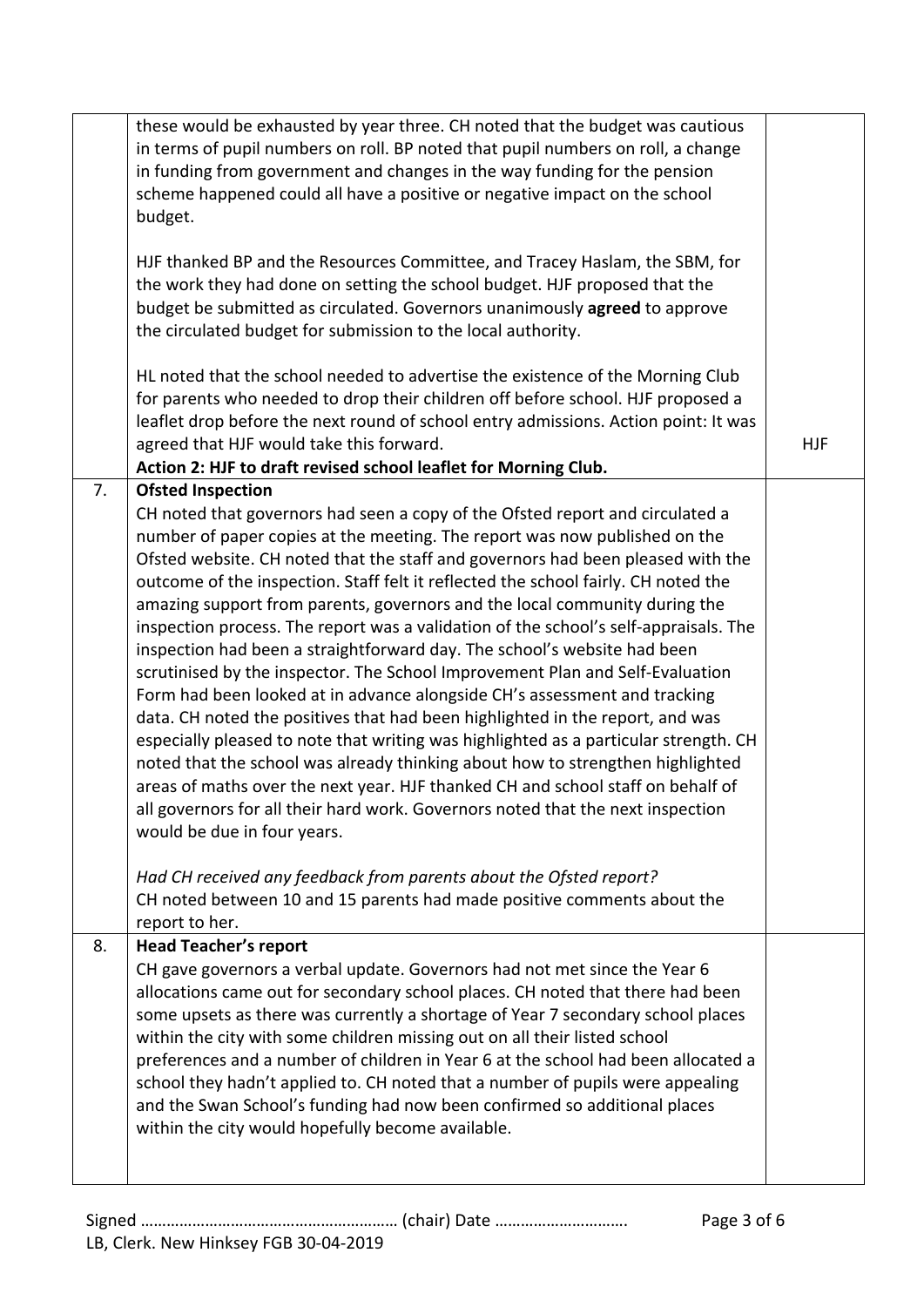|     | Parent questionnaire: As noted above, this had been circulated to parents but<br>the Ofsted parent survey had superseded it. Governors agreed it would still be<br>worth following up any comments left by parents to this questionnaire. CH had<br>totalled up the responses to the Ofsted questionnaire and noted the high<br>percentage of "agrees" to the majority of questions. CH talked governors through<br>the breakdown of percentage responses to individual questions. 66 parents had<br>responded to the Ofsted questionnaire. EA would look again at the school's<br>parent questionnaire to see if there were any comments from parents that<br>governors could usefully look at.<br>Action 3: EA to look at comments left by parents to the school's electronic<br>parent survey.                                                                                                                       | EA    |
|-----|-------------------------------------------------------------------------------------------------------------------------------------------------------------------------------------------------------------------------------------------------------------------------------------------------------------------------------------------------------------------------------------------------------------------------------------------------------------------------------------------------------------------------------------------------------------------------------------------------------------------------------------------------------------------------------------------------------------------------------------------------------------------------------------------------------------------------------------------------------------------------------------------------------------------------|-------|
|     | There were no further questions to CH on her report.                                                                                                                                                                                                                                                                                                                                                                                                                                                                                                                                                                                                                                                                                                                                                                                                                                                                    |       |
| 9.  | <b>Safeguarding</b><br>CH noted there had been two recent assessments on children in the school. One<br>had resulted in no further action and one was ongoing. CH briefly noted details of<br>these cases to governors.                                                                                                                                                                                                                                                                                                                                                                                                                                                                                                                                                                                                                                                                                                 |       |
|     | KC was looking to do safer recruitment training and it was noted by CH that dates<br>just been released for forthcoming safer recruitment training on Schools News<br>today. KC would follow this up.                                                                                                                                                                                                                                                                                                                                                                                                                                                                                                                                                                                                                                                                                                                   |       |
| 10. | Action 4: KC to follow up safer recruitment training dates.<br><b>Health and Safety</b>                                                                                                                                                                                                                                                                                                                                                                                                                                                                                                                                                                                                                                                                                                                                                                                                                                 | КC    |
|     | Governors noted the issue with dog fouling as raised above. There were no<br>further health and safety matters to discuss.                                                                                                                                                                                                                                                                                                                                                                                                                                                                                                                                                                                                                                                                                                                                                                                              |       |
| 11. | <b>Policy reviews</b><br>The Policy for Charging and Remissions was due for review. It had been seen by<br>the Resources Committee as noted in their recent meeting minutes. CH noted the<br>policy was the standard local authority version that had been amended by the<br>school as required. HJF signed the policy as agreed by the Resources Committee<br>and CH would post the policy on the school website.                                                                                                                                                                                                                                                                                                                                                                                                                                                                                                      |       |
| 12. | <b>Governance business</b><br>a) Update on ex officio foundation governor vacancy and co-opted governor<br>vacancy and results of parent governor election:<br>Parent governor election: CH had advertised the vacancy to parents but no<br>candidates had come forward except for OS who was willing to stand for parent<br>governor again. She had therefore begun a new term of office as parent<br>governor.<br>Action 5: Clerk to update governor records with details of OS's renewal of term<br>of office.<br>Ex officio vacancy: There was no update on a permanent appointment to the<br>vacancy at St John the Evangelist Church yet. CH noted that a SIAMs inspection<br>was due in the autumn. Mindful of the ethos of the school, CH was inviting<br>appropriate visitors to take school assembly.<br>Co-opted vacancy: discussed above.<br>b) Governors' terms of office ending during the academic year: | Clerk |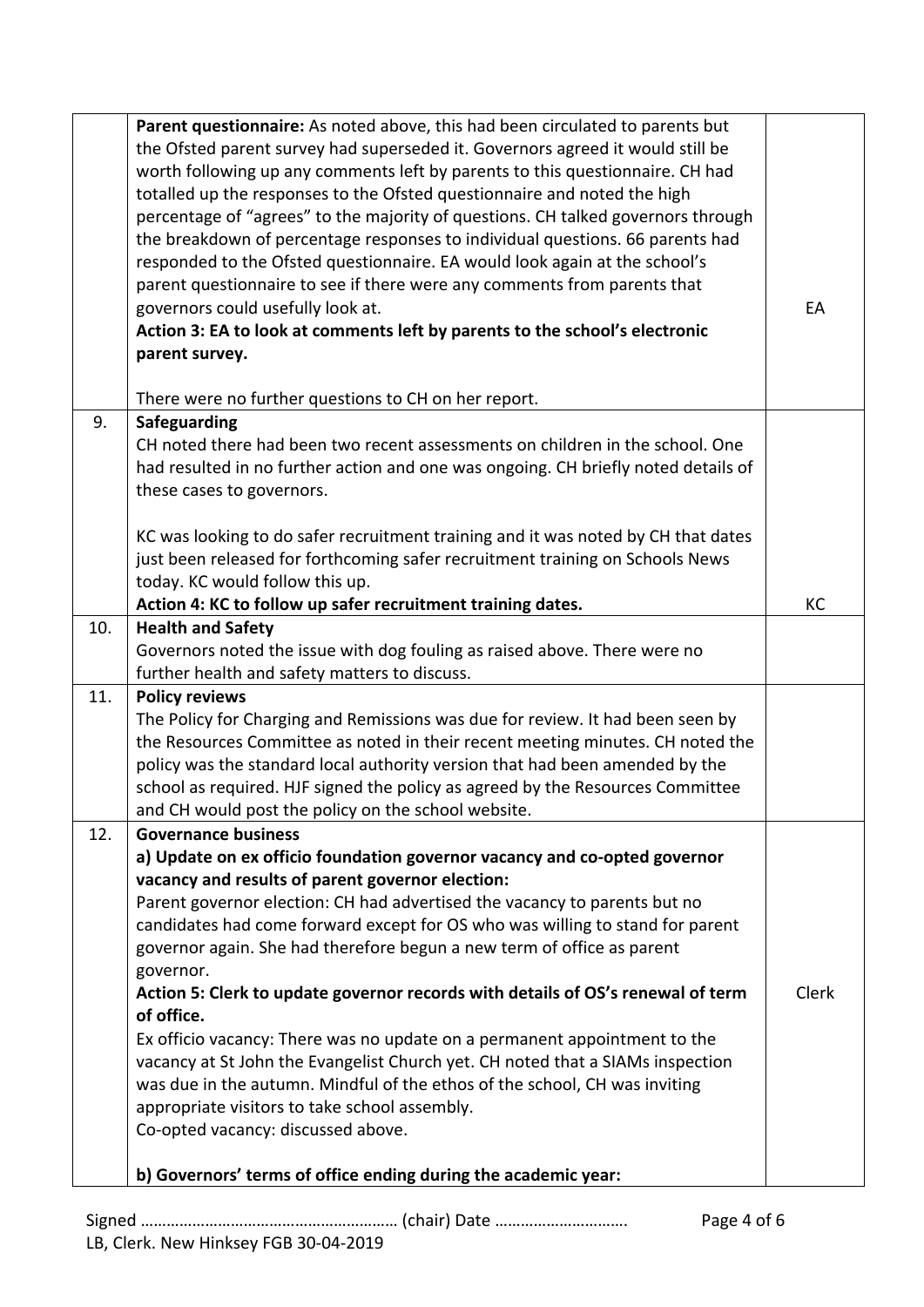|     | The clerk noted that there would be a foundation vacancy as of 18 <sup>th</sup> May when<br>MJ's term of office ended. HJF would talk to MJ about whether she wished to<br>continue for a further term. If not, some thought needed be given to who could<br>fill this role. The clerk noted there would be three co-opted vacancies at the end<br>of August when BP, CHi and CU's terms of office ended. BP and CHi confirmed<br>they were willing to continue for a further term of office. JW's term of office as a<br>parent governor would finish on 9 <sup>th</sup> July. CH would ensure that sufficient notice<br>went out to parents after half term to notify parents of the future vacancy for<br>when this term of office ended.<br>Action 6: HJF to contact MJ, JW and those co-opted governors whose term is<br>finishing in the near future to enquire about, or confirm, their willingness to<br>continue. | <b>HJF</b> |
|-----|----------------------------------------------------------------------------------------------------------------------------------------------------------------------------------------------------------------------------------------------------------------------------------------------------------------------------------------------------------------------------------------------------------------------------------------------------------------------------------------------------------------------------------------------------------------------------------------------------------------------------------------------------------------------------------------------------------------------------------------------------------------------------------------------------------------------------------------------------------------------------------------------------------------------------|------------|
|     | c) Governor training:                                                                                                                                                                                                                                                                                                                                                                                                                                                                                                                                                                                                                                                                                                                                                                                                                                                                                                      |            |
|     | None since the last meeting.                                                                                                                                                                                                                                                                                                                                                                                                                                                                                                                                                                                                                                                                                                                                                                                                                                                                                               |            |
| 13. | <b>Committee Reports</b>                                                                                                                                                                                                                                                                                                                                                                                                                                                                                                                                                                                                                                                                                                                                                                                                                                                                                                   |            |
|     | a) Resources Committee Meeting of 13 <sup>th</sup> March 2019 and Budget Approval                                                                                                                                                                                                                                                                                                                                                                                                                                                                                                                                                                                                                                                                                                                                                                                                                                          |            |
|     | Meeting 24 <sup>th</sup> April 2019:                                                                                                                                                                                                                                                                                                                                                                                                                                                                                                                                                                                                                                                                                                                                                                                                                                                                                       |            |
|     | Discussed above in item 6.                                                                                                                                                                                                                                                                                                                                                                                                                                                                                                                                                                                                                                                                                                                                                                                                                                                                                                 |            |
|     | b) Performance & Standards Committee 7 <sup>th</sup> March 2019:                                                                                                                                                                                                                                                                                                                                                                                                                                                                                                                                                                                                                                                                                                                                                                                                                                                           |            |
|     | CU had taken minutes of the meeting and these had been posted on                                                                                                                                                                                                                                                                                                                                                                                                                                                                                                                                                                                                                                                                                                                                                                                                                                                           |            |
|     | GovernorHub. CU noted that the committee had discussed school data, and mid-                                                                                                                                                                                                                                                                                                                                                                                                                                                                                                                                                                                                                                                                                                                                                                                                                                               |            |
|     | year attainment and progress data. Year 6 mid-year assessment had been looked                                                                                                                                                                                                                                                                                                                                                                                                                                                                                                                                                                                                                                                                                                                                                                                                                                              |            |
|     | at, and leadership and management had been discussed. The committee had also                                                                                                                                                                                                                                                                                                                                                                                                                                                                                                                                                                                                                                                                                                                                                                                                                                               |            |
|     | looked at and discussed the SIP.                                                                                                                                                                                                                                                                                                                                                                                                                                                                                                                                                                                                                                                                                                                                                                                                                                                                                           |            |
| 14. | <b>Any Other Business</b>                                                                                                                                                                                                                                                                                                                                                                                                                                                                                                                                                                                                                                                                                                                                                                                                                                                                                                  |            |
|     | None.                                                                                                                                                                                                                                                                                                                                                                                                                                                                                                                                                                                                                                                                                                                                                                                                                                                                                                                      |            |
| 15. | Dates of future meetings                                                                                                                                                                                                                                                                                                                                                                                                                                                                                                                                                                                                                                                                                                                                                                                                                                                                                                   |            |
|     | Thursday 11 <sup>th</sup> July 2019 6.30pm at the school                                                                                                                                                                                                                                                                                                                                                                                                                                                                                                                                                                                                                                                                                                                                                                                                                                                                   |            |
|     |                                                                                                                                                                                                                                                                                                                                                                                                                                                                                                                                                                                                                                                                                                                                                                                                                                                                                                                            |            |
|     | Performance & Standards Committee: May 9 <sup>th</sup> 4.30pm                                                                                                                                                                                                                                                                                                                                                                                                                                                                                                                                                                                                                                                                                                                                                                                                                                                              |            |
|     | Resources Committee: July 2 <sup>nd</sup> 3.30pm                                                                                                                                                                                                                                                                                                                                                                                                                                                                                                                                                                                                                                                                                                                                                                                                                                                                           |            |
|     | School Fete: 6 <sup>th</sup> July 12-2.30pm                                                                                                                                                                                                                                                                                                                                                                                                                                                                                                                                                                                                                                                                                                                                                                                                                                                                                |            |
|     |                                                                                                                                                                                                                                                                                                                                                                                                                                                                                                                                                                                                                                                                                                                                                                                                                                                                                                                            |            |
|     | First meeting of 2019/20 academic year:                                                                                                                                                                                                                                                                                                                                                                                                                                                                                                                                                                                                                                                                                                                                                                                                                                                                                    |            |
|     | Tuesday 1 <sup>st</sup> October 6.30pm                                                                                                                                                                                                                                                                                                                                                                                                                                                                                                                                                                                                                                                                                                                                                                                                                                                                                     |            |

The meeting finished at 7.34pm

| Action 1 | BP to contact the dog warden service regarding the dog fouling in the    | BP         |
|----------|--------------------------------------------------------------------------|------------|
|          | school's vicinity.                                                       |            |
| Action 2 | HJF to draft revised school leaflet for Morning Club.                    | <b>HJF</b> |
| Action 3 | EA to look at comments left by parents to the school's electronic parent | EA         |
|          | survey.                                                                  |            |
| Action 4 | KC to follow up safer recruitment training dates.                        | KC         |
| Action 5 | Clerk to update governor records with details of OS's renewal of term of | Clerk      |
|          | office.                                                                  |            |

## **Actions from meeting**